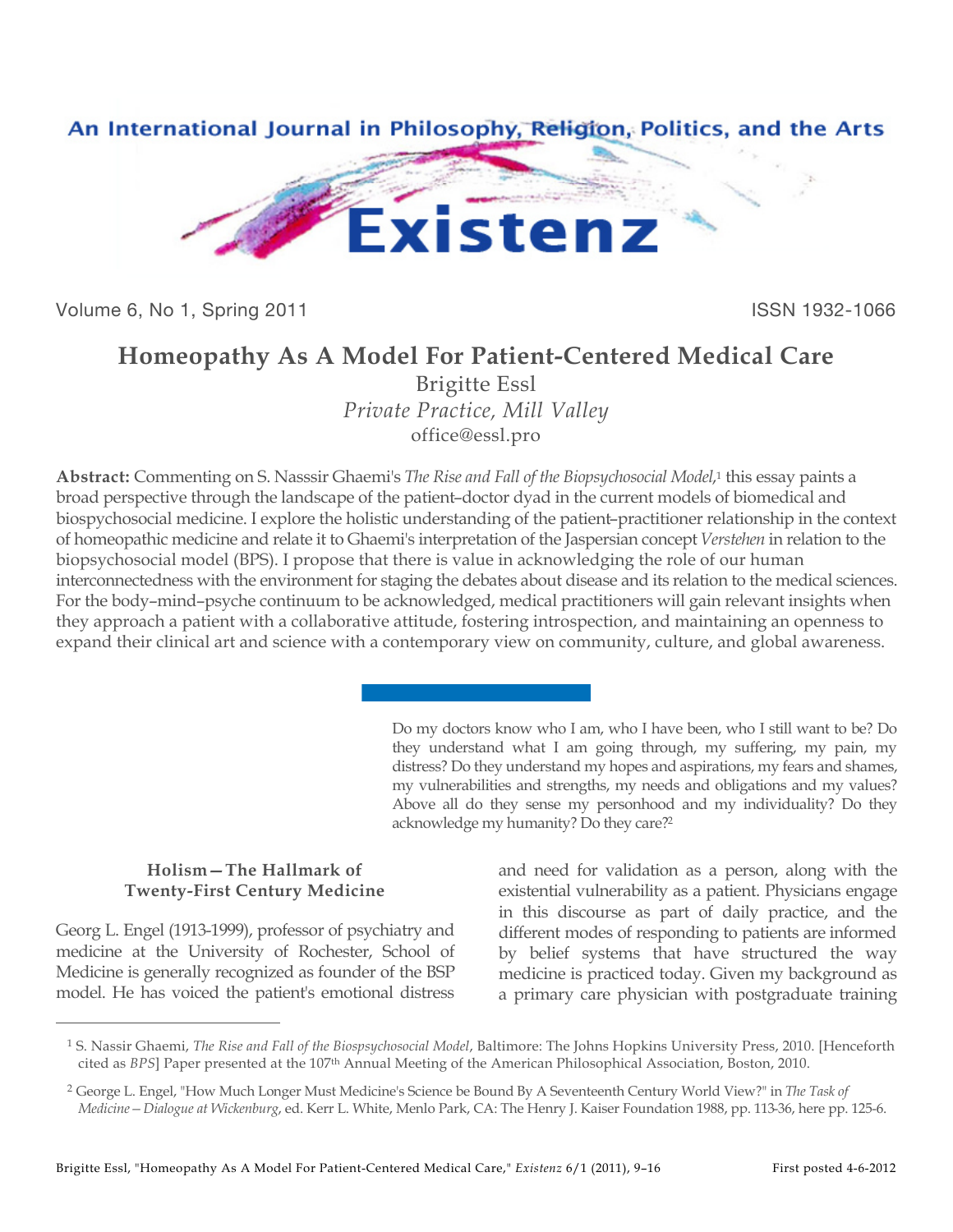in counseling psychology and homeopathic medicine, I practice as generalist with integrative views on patient care.

The modern story of human disease and suffering unfolds amidst complex spheres of social and work environments that create a multitude of demands and prolonged stress responses. Add to this mix an increasing exposure to environmental and electromagnetic hazards and we have arrived at physiological challenges that have surpassed all such previously known and recorded experiences. Whether or not this can be seen as a causal or contributing factor, nonetheless the etiology of disease has increasingly changed from a linear microbial, biological perspective to multiple influences that destabilize a person's equilibrium. In many instances, feeling ill can no longer be correlated with a substantial cause, but has to be seen as interactive array of factors in a person's life that need to be explored, heard, seen, and appreciated in the doctor–patient relationship. Besides being a diagnostician, the physician's task is to understand illness from the perspective of the ideas and feelings of the patient and "to follow the patient's lead" by carefully attending to cues that allow for an assessment of the patient's world.3

The previous half-century is witness to significant advances for the treatment of infectious diseases with a variety of antimicrobial therapies, due to the biomedical emphasis on single agent causation. In such disciplines of medicine where emergency care and surgical intervention is needed, the biomedical approach has assumed its undisputed place. However, when it comes to more complex issues of healthcare a review of related publications suggests that fifty percent of the primary care visits are for psychosocial rather than biological reasons.4 An exclusive reliance on biomedical treatment modalities might not be helpful for the patients, can be frustrating for the practitioner, and will bring cultural implications that are not yet fully comprehended. For example, in the case of antimicrobial resistant (AMR) we have come to an impasse, where indicated antibiotic treatment can render ineffective, due to extended negligent overuse. Most likely AMR will have a significant effect on the healthcare system over the next decades, given the direct costs related to prolongation of illness and treatment in hospital, indirect costs related to loss of productivity, and societal costs related to morbidity and mortality.5 I can personally testify about assessments from numerous medical practitioners for the last 25 years who cautioned against overprescribing of antibiotics, for example in nonindications such as viral infections.

10

The biomedical model focuses on physical processes of illness as they relate to an underlying dysfunction in the biochemistry and physiology of the body, which can manifest as pathology. Its patient– doctor communication style is physician centered with early redirection of patient concerns, leading to a decrease in patient treatment compliance.<sup>6</sup> This can also increase the risk for malpractice claims and brings low professional fulfillment for the physician.7 One common objection against the biomedical model is its neglect of a patient's embeddedness in dysfunctional familial and social structures which can inform illness formation; in other words, the biomedical model addresses symptoms without looking at the underlying sustaining cause of illness. Gayle Stephens correctly asks how we can "take the whole human person in his or her social and cultural dimensions as the proper object of knowledge" rather than succumbing to "the preoccupation with the human body as the only proper object of medical knowledge and the faith in experimental biology as the solution to all problems of health and disease."8

 $\overline{a}$ 

<sup>3</sup> W. Wayne Weston, "Patient-Centered Medicine: A Guide to the Biopsychosocial Model," *Families, Systems & Health* 23/4 (2005), 387-405, here p. 389. [Henceforth cited as *PCM*]

<sup>4</sup> Richard M. Frankel, Timothy E. Quill, and Susan H. McDaniel, "The Future of the Biopsychosocial Approach," in *The Biopsychosocial Approach: Past, Present, Future*, eds. Richard M. Frankel, Timothy E. Quill, Susan H. McDaniel, Rochester, NY: University of Rochester Press 2003, pp. 255- 67, here p. 264. [Henceforth cited as *FBA*]

<sup>5</sup> Michael R. Mulvey and Andrew E. Simor, "Antimicrobial Resistance in Hospitals: How Concerned Should We Be?" *Canadian Medical Association Journal* 180/4 (2009 Feb 17), 408-15.

<sup>6</sup> Leo Galland, "Patient-Centered Care: Antecedents, Triggers, and Mediators," *Alternative Therapies*, 12/4 (July/August 2006), 62-70; here p. 62. [Henceforth cited as *PCC*]

<sup>7</sup> Christiane S. Hartog, "Elements of Effective Communication—Rediscoveries from Homeopathy," *Patient Education and Counseling* 77 (2009), 172-78; here p. 172. [Henceforth cited as *EEC*]

<sup>8</sup> G. Gayle Stephens, "Reflections of a Post-Flexnerian Physician," in *The Task of Medicine—Dialogue at Wickenburg*, ed. Kerr L. White, Menlo Park, CA: The Henry J. Kaiser Foundation 1988, pp. 137-171, here p. 187.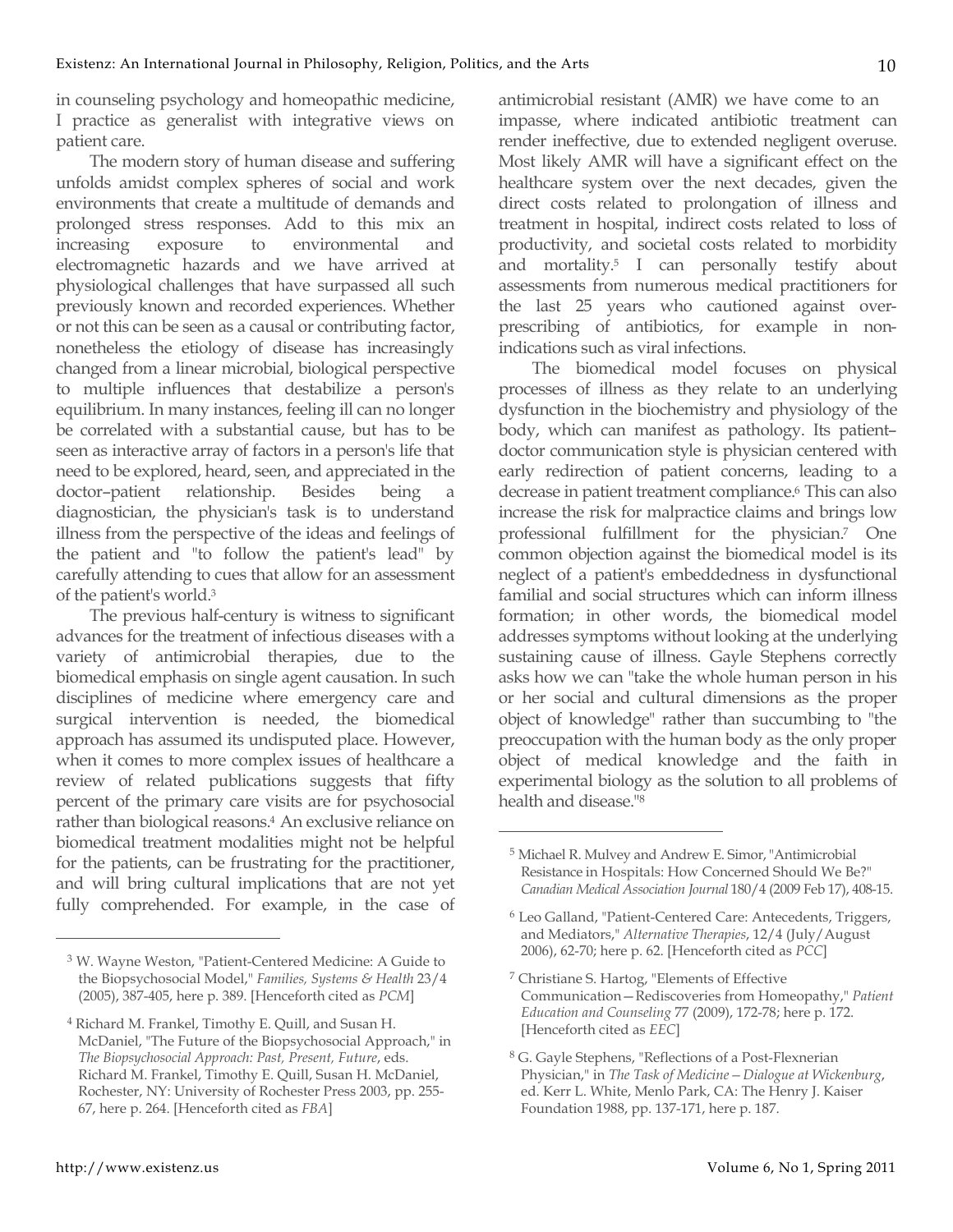In contrast, the biopsychosocial model has its roots in psychosomatic psychiatry, system theory, and psychobiology. Ghaemi portrays the historical unfolding of the BPS model, acknowledges its forefathers Alfred Meyer and Roy Grinker, and brings to life the controversy surrounding Engel's landmark publication.9 Succinctly he describes Engel's vantage point: "What was unique about Engel was that he took his holistic, eclectic, psychosomatic notion of mankind that had sprung up in a corner of psychiatry and used it as a weapon to fight what he viewed as the dogmatic biological reductionism of modern medicine" (*BPS* 50).

Within the BPS model "clinicians are advised to combine their search for disease with an attempt to understand the patient's personal experience of feeling unwell" (*PCM* 388). The physician acknowledges that clinical-, family-, and social relationships have a strong influence on health, and embody the values of autonomy, respect, and collaboration.10 The physician's self-awareness, emphatic curiosity, and emotional intelligence are the pillars of biopsychosocial clinical practice and assist in the development of a therapeutic relationship with the patient.<sup>11</sup> Studies show that patients have more motivation to follow treatment protocols and self-care measures when their physicians support the perceived value of autonomy, competence, and relationship (*CP* 47). For example in the context of public health, patients who have such active relationships with their physicians show stable glucose and blood pressure control and more readily succeed with stopping to smoke or drink (*FBA* 264). The enhancement of patients' self-efficacy through information, education, and development collaborative relationships between patient and doctor is increasingly recognized as a cardinal goal of treatment in clinical encounters (*PCC* 68). Furthermore,

physicians who engage in the process of "becoming biopsychosocial" develop mental suppleness, diagnostic agility, and acquire a holistic vision which enables them to finding additional meaning in clinical practice.12

The value of the BPS model is recognized in top ranking countries for medical care. For example, the psychosocial primary care model (PPC) in Germany emphasizes the integration of psychosomatic and holistic perspectives for primary care practice.13 This European adaptation of the BPS model in a singlepayer healthcare system ensures early recognition of psychosocial stress and timely intervention with the goal that healthcare costs are decreased and chronicity is avoided. A preliminary study shows that psychosocial primary physicians wrote significantly less prescriptions with equal treatment success rates, which in light of the earlier addressed problems related to rising antimicrobial drug resistance is of critical importance (*IBC* 169).

The reception of the BPS model in primary care has been fostered by the increase of functional illnesses. Functional somatic syndromes are clusters of unexplained physical symptoms with diagnostic labels such as irritable bowel syndrome, fibromyalgia, or chronic fatigue syndrome, as well as some chronic pain syndromes. Instead of identifying clear diagnostic and pathological findings, such dysfunctions in physiological processes arguably are independent of known structural pathology. Effective treatment modalities include exercise or cognitive behavioral therapy or a wide range of additional nonpharmacological programs.14 Weighing the balance between dysfunction and pathology, how can we "learn

 $\overline{a}$ 

<sup>9</sup> George L. Engel, "The Need for a New Medical Model: A Challenge for Biomedicine," *Science* 196/4286 (1977 April 8), 129-36.

<sup>10</sup> Ronald M. Epstein et al., "Clinical Practice and the Biopsychosocial Approach," in *The Biopsychosocial Approach: Past, Present, Future*, eds. Richard M. Frankel, Timothy E. Quill, Susan H. McDaniel, Rochester, NY: University of Rochester Press 2003, pp. 33-66, here p. 43. [Henceforth cited as *CP*]

<sup>11</sup> Aya Biderman, A. Yeheskel, and J. Herman, "The Biopsychosocial Model—Have We Made Any Progress Since 1977?" *Families, Systems & Health*, 2005, Vol. 23, No. 4, pp. 379-386, here p. 380. [Henceforth cited as *MAP*]

<sup>12</sup> Ronald M. Epstein and Francesc Borrell-Carrio, "The Biopsychosocial Model: Exploring Six Impossible Things," *Families, Systems & Health* 23/4 (2005), 426-31; here p. 430.

<sup>&</sup>lt;sup>13</sup> Kurt Fritzsche, Manfred Cierpka, and Michael Wirsching, "Improving the Biopsychosocial Competence of German Primary Care Physicians in Diagnosing and Treating Somatoform Disorders," in *The Biopsychosocial Approach: Past, Present, Future*, eds. Richard M. Frankel, Timothy E. Quill, Susan H. McDaniel, Rochester, NY: University of Rochester Press 2003, pp. 164-79, here p. 167. [Henceforth cited as *IBC*]

<sup>14</sup> See Nefyn Williams et. al, "Functional Illness in Primary Care: Dysfunction Versus Disease," *BMC Family Practice*, 2008, Vol. 9, No. 30, http://www.biomedcentral.com/content/pdf/1471- 2296-9-30.pdf, last accessed February 14, 2012. [Henceforth cited as *FIP*]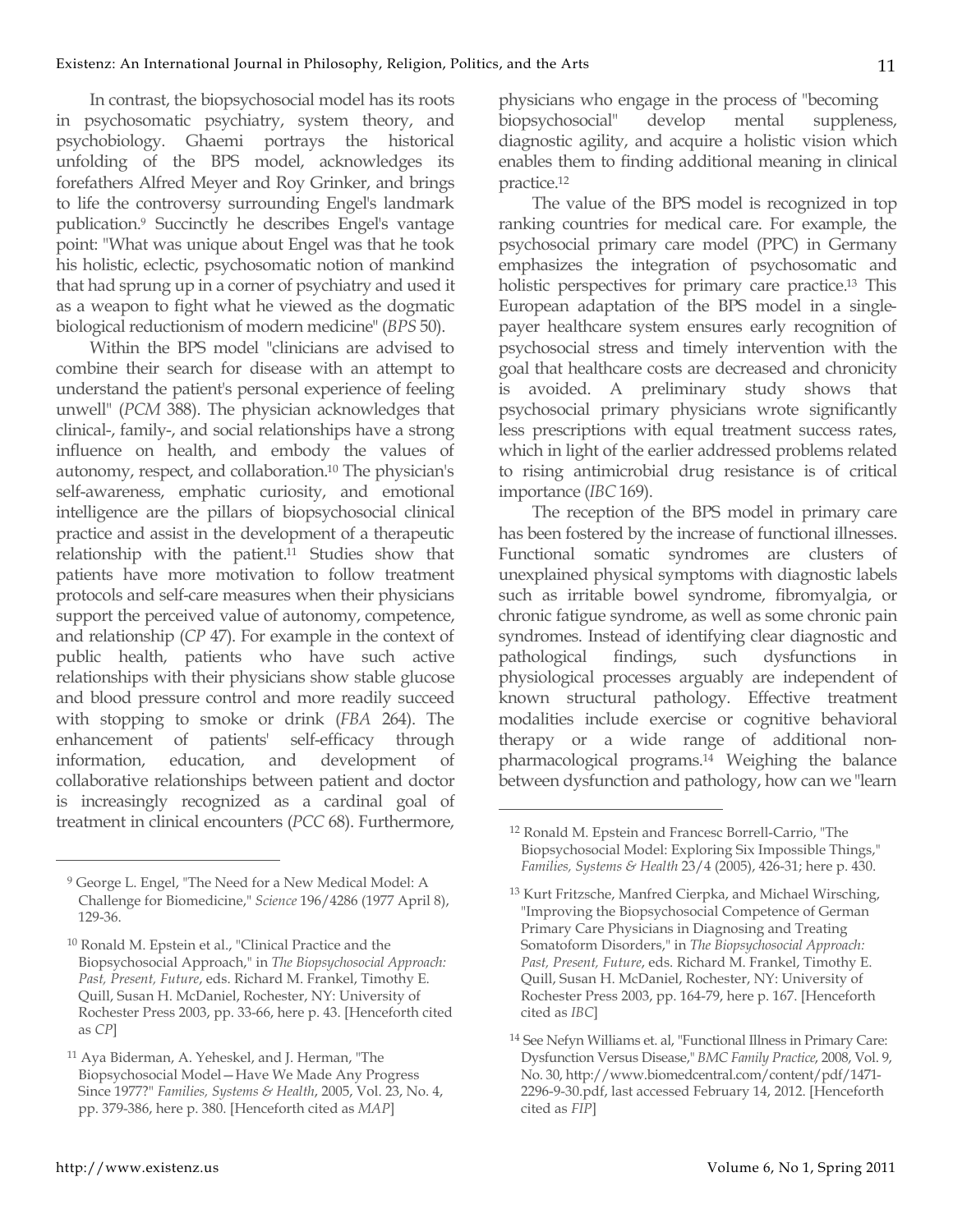to keep people from turning problems of living into disease" (*MAP* 380)? Reversible functional disturbance was described as early as in the nineteenth century, when a non-judgmental, supportive doctor-patient relationship already was advocated (*FIP* 4). Such extended and nonjudgmental acceptance of physicians who take into account a patient's family dynamic, social circumstance, and work environment by identifying the related stressors, may very well serve as a suitable model for the patient–doctor relationship of the twenty-first century. A next step for working with functional illness would require from the physician a change in consulting behavior and a reduction of pathological labeling in favor of effective explanations pertaining to its underlying physiological and psychological mechanisms.

Ghaemi borrows some terminology from the philosopher and psychiatrist Karl Jaspers to address the complex matter of weaving descriptive details of a patient's biopsychosocial symptoms and history into a broader fabric of meaning. He identifies two approaches for knowledge in medicine, the Jaspersian distinction between *Erklären* (causal explanation) and *Verstehen* (meaningful understanding) (*BPS* 161). The physician's craft would require perceiving the patient's objective parameter and inner world story as a unique, non-replicable experience of existence. As a psychiatrist and humanist, Ghaemi passionately speaks for returning to a descriptive and holistic view of the person: "If metaphor and story are so central to human life, then we should expect that they would be relevant to medicine and psychiatry" (*BPS* 157). He continues, "if we accept that mental states are inherently subjective and occur to another person whom we seek to understand, then the first-person perspective of that person would appear relevant" (*BPS* 162). The first-person experience relates to the subjective, inner world experience that is expressed in a story, or dressed as metaphor and communicated in a way unique to this person and belongs to the domain of *Verstehen*. In contrast, the third-person experience covers what can be objectively understood, such as, for example, a lab test, a physical exam, or biometric measurements, all of which belong to the landscape of *Erklären*. Additionally, the physician may also want to

encounter a relational meta-state—or, as Malmgren calls it, the second-person perspective<sup>15</sup> the knowledge that can be obtained only when being in communication with a person. Ghaemi speaks of "a triad of features to *Verstehen*: subjective experience, verbal and nonverbal expressions, and meaningcreation" (*BPS* 163). For the physician, the emerging meaning of the clinical data (*Verstehen*) and the patients story arise from emphatic listening, human curiosity, and applying the phenomenon of relating. Ghaemi's conception of *Verstehen* in the context of psychiatry is modeled by Jaspers' methodical and intuitive approach of "emphasizing empathy, dialogue, trying to appreciate the first-person subjective experiences of the person one is treating, and attending to the subjective meaning of psychopathology" (*BPS* 191).

## **The Homeopathic Consultation Model**

The BPS model and patient centered care certainly have found their place in clinical practice and teaching environments for conventional medicine. Likewise, complementary and alternative medicine (CAM) is on the rise for the last two decades, embracing the BPS approach and its offspring, patient centered care model, and extending it into natural healing methods. The popularity of CAM modalities can be linked directly to increasing public interest for non-invasive therapies, with nominal to zero side effects and relief from chronic or functional conditions.16 Holism, exemplified as whole person approach in medical practices such as traditional Chinese medicine or Ayurveda in India, found its European expression in homeopathy some two hundred years ago.

Samuel Hahnemann (1755–1843), a physician, pharmacist, chemist, and alchemist was brought up in the rationalistic thinking of the Enlightenment. Impressed by Romantic thinkers and their rejection of what had dominated the Age of Reason, Hahnemann was a proponent of vitalism, took inspiration from the

<sup>15</sup> Helge Malmgren, "The Theoretical Basis of the Biopsychosocial Model," in *Biopsychosocial Medicine: An Integrated Approach to Understanding Illness*, ed. Peter White, New York: Oxford University Press 2005, pp. 21-38.

<sup>16</sup> Adrian Furnham, "Complementary and Alternative Medicine: Shopping for Health in Post-Modern Times," in *Biopsychosocial Medicine: An Integrated Approach to Understanding Illness*, ed. Peter White, New York: Oxford University Press 2005, pp. 151-65, here p. 157.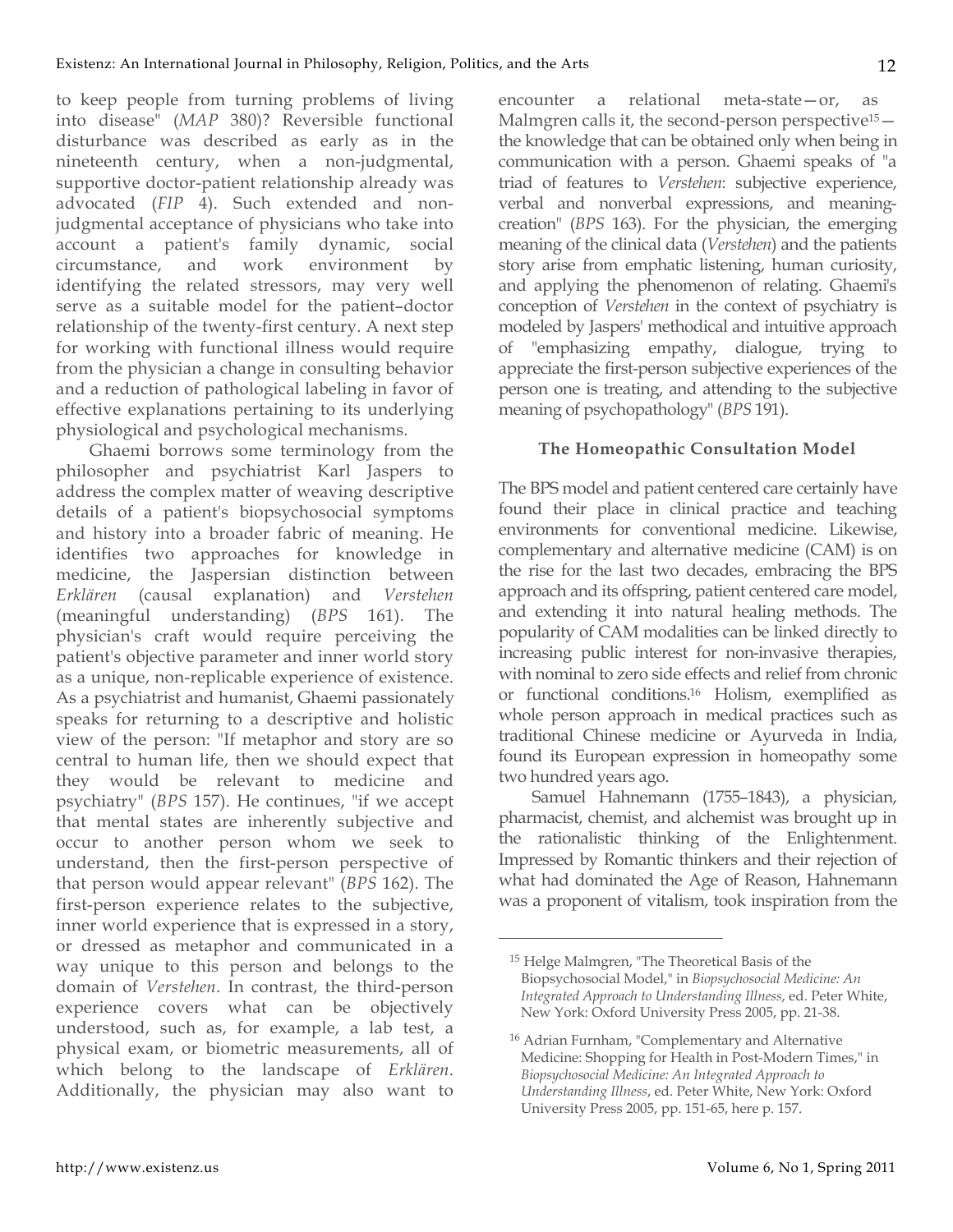philosophers Kant and Schelling and the school of *Naturphilosophie*. The spirit-like energetic force he postulated in man is also found in plants, minerals, and animals and released by the power of dilution and succussion (vigorously shaking), which is called potentizing. Although the concept of using remedies in dilute and mostly sub-physiological doses does not appeal to the modern scientific mind, during the last fifty years homeopathy has experienced a global revival and is one of the leading CAM modalities worldwide.17 In Europe, homeopathic remedies are used by 20-25% of the population, with legitimacy for physicians practicing homeopathy in the confines of single-payer healthcare systems in most European countries;<sup>18</sup> it is the most used CAM modality in France, Switzerland, Belgium, Netherlands, and Norway. In Great Britain homeopathic hospitals are part of the National Health System,19 with general practitioners providing homeopathic care in the context of clinical medicine. It is estimated that globally 300 million patients receive homeopathic treatment annually (*CAM* 29).

In light of a patient centered care and communication model, homeopathic consultation itself can be considered a therapeutic intervention. Psychoanalyst Michael Balint observes that, "by far the most frequently used drug in general practice was the doctor."20 Globally reported changes under homeopathic care such as sleep improvement, increased energy, and overall wellbeing can be contributed to an effective patient–doctor communication where functional and physiological status as well as symptom resolution is effected (*EEC* 172). Human beings are by nature complex, adaptive, and interactive systems where the process of healing shifts across various subsystems of

<sup>18</sup> Robert Frank, "Homeopath & Patient—A Dyad of Harmony?," *Social Science & Medicine* 55 (2002), 1285-96; here p. 1286.

the person.21 In a study on British general practitioners offering both homeopathy and biomedicine within the National Health Service, general practitioners utilize homeopathy as an extension of orthodox medicine that avoids iatrogenic effects, and addresses both the psychological and organic problems a patient presents during consultation (*ASP* 174). Comparing patient consultations with general practitioners and homeopaths in a Finnish study, homeopaths encouraged ongoing patient disclosure throughout the interview, while general practitioners quickly started with their verbal and physical examination.<sup>22</sup> Homeopathic consultation allows for empathy to evolve because its technique allows for appropriate emotional and temporal space.

The cornerstone of homeopathic practice is case taking. In his *Organon* (published in 1810)<sup>23</sup> Hahnemann has already described the ground rules of a therapeutic relationship that are slowly re-emerging today in patient centered care. The corresponding sections of the *Organon* could easily serve as manual for the patient–doctor relationship in the BPS model. The patient is encouraged to talk about his chief complaints, while the physician follows the patient's stream of thought and emotions without interrupting and by utilizing empathic listening and non-judgmental acceptance.<sup>24</sup> The following excerpts from Hahnemann demonstrate this affinity to patient-centered communication.

Now, as certainly as we should listen to the patient's description of his sufferings and sensations, and attach credence especially to his own expressions wherewith he endeavours to make us understand his ailments… (*OM* §98)

 $\overline{a}$ 

<sup>17</sup> Manish Bathia, "Exploring the Role of Homeopathy in Reducing the Global Mental Health Burden," in *Homeopathy and Mental Health Care: Integrative Practice, Principles and Research*, eds. Christopher K. Johannes and Harry E. Van der Zee, Haren, The Netherlands: Homeolinks Publishers 2010, pp. 21-59. [Henceforth cited as *CAM*]

<sup>19</sup> Carl May and Deepak Sirur, "Art, Science and Placebo: Incorporating Homeopathy in General Practice," *Sociology of Health & Illness* 20/2 (1998), 168-90; here p. 171. [Henceforth cited as *ASP*]

<sup>20</sup> Michael Balint, The Doctor, His Patient and the Illness, London: Pitman Medical 1957, p. 1.

<sup>21</sup> Iris R. Bell and Mary Koithan, "The Homeopathic Healing Process, Transformational Outcomes, and the Patient– Provider Relationship," in *Homeopathy and Mental Health Care: Integrative Practice, Principles and Research*, eds. Christopher K. Johannes and Harry E. Van der Zee, Haren, The Netherlands: Homeolinks Publishers 2010, pp. 60-71, here p. 66.

<sup>22</sup> Johanna Ruusuvuori, "Comparing Homeopathic and General Practice Consultations: The Case of Problem Presentation," *Communication and Medicine* 2/2 (2005), 123-35.

<sup>23</sup> Samuel Hahnemann, *Organon of Medicine*, edited from the fifth and sixth editions with introduction to homeopathic philosophy, with explanations by Joseph Reves, Haifa, Israel: Homeopress Ltd. 1994. [Henceforth cited as *OM*]

<sup>24</sup> Brian Kaplan, *The Homeopathic Conversation: The Art of Taking Case*, London: Natural Medicine Press 2001.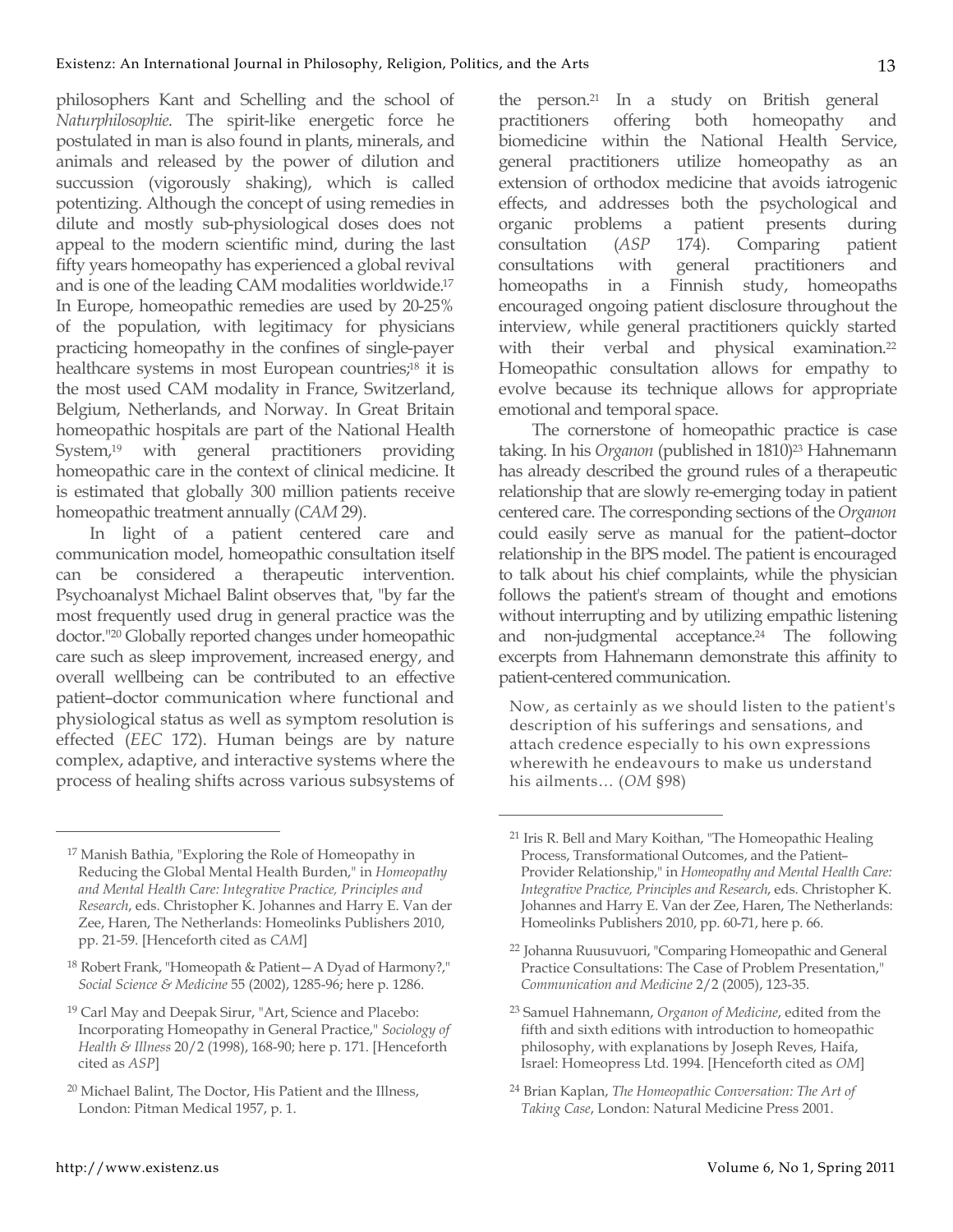The practitioner's affective resonance supports relationship building by a variety of measures, including nonverbal encouragement and neutral utterances,25 and by attempting to understand the patient in his own life circumstances which contributes to an emphatic understanding.

He writes down accurately all that the patient and his friends have told him in the very expressions used by them. Keeping silence himself, he allows them to say all they have to say, and refrains from interrupting them. (*OM* §84)

Also in patient centered communication a focused interviewing around exact description of physical symptoms and questioning with emphatic curiosity takes place. In both situations it is necessary to refrain from interpretation of what is heard, so that the patient's language can reveal its truth.

When the narrators have finished what they would say of their own accord, the physician then reverts to each particular symptom and elicits more precise information respecting it in the following manner; he reads over the symptoms as they were related to him one by one, and about each of them he inquires for further particulars… (*OM* §86)

And thus the physician obtains more precise information, respecting each particular detail but without ever framing his questions so as to suggest the answer to the patient, so that he shall only have to answer yes or no; else he will be misled to answer in the affirmative or negative something untrue, half true, or not strictly correct, either from indolence or in order to please his interrogator, from which a false picture of the disease and an unsuitable mode of treatment must result. (*OM* §87)

Such use of open-ended questioning is particularly effective for fact finding. The physician elicits the patient's psychosocial history, for a more complete understanding of possible contributing factors to the disease.

While inquiring into the state of chronic disease, the particular circumstances of the patient with regard to his ordinary occupations, his usual mode of living and diet, his domestic situation, and so forth, must be well considered and scrutinized, to ascertain what there is in them that may tend to produce or maintain disease, in

order that by their removal the recovery may be promoted. (*OM* §94)

Hahnemann talked about obstacles to cure and suggested life style and dietary changes to his patients. The core skill of a homeopath is to assist the patient in telling the story, and to encourage the patient to reveal what matters, what is happening on a daily basis, what recurs in mental images, what unfolds when allowing for the narrative. The story becomes meaningful and more memorable than a sequential record of events, it is told from the patient's perspective in its authentic voice, revealing the patient's sense of place in the world.

Developing such rapport with the homeopath, the patient now becomes more anchored into his own reality. The chief complaint and main symptoms, the review of systems, past medical and social and family histories, personal and ancestral traumas, significant dreams, all are collected and become part of the bigger story. It is like a tapestry unfolding, where the original complaint is the entry point to an internal world, and by following the threads to a deeper pattern, the vital sensation of disturbance reveals itself. Its signature marks the entire story of the patient as an energetic pattern, it becomes most transparent when it is decoded, but remains hidden to the superficial observer. In the words of Hannah Alpert, "my role as a compassionate witness allows the patient to feel safe letting her guard down and share what underlies her chief complaint. I find the patient will tell me precisely what needs to be cured as long as I allow her to 'run the show.'"26

For the homeopath it takes courage and compassion to resonate with the patient's story and suffering. As much as it is a therapeutic interaction, it is also a human encounter—in the process of sharing a space, synchronizing phenomena occur, such as, for example, breathing rhythms, body postures, or even bodily movements might match.27 A sense of shared

 $\overline{a}$ 

<sup>25</sup> Robert C. Smith et al., "Evidence-Based Guidelines for Teaching Patient-Centered Interviewing," *Patient Education and Counseling* 39 (2000), 27-36; here p. 29.

<sup>26</sup> Hannah Albert, "Homeopathy as a Tool for Personal Evolution," in *Homeopathy and Mental Health Care: Integrative Practice, Principles and Research*, eds. Christopher K. Johannes and Harry E. Van der Zee, Haren, The Netherlands: Homeolinks Publishers 2010, pp. 227-33, here p. 228.

<sup>27</sup> Kenneth Silvestri, "Integrating Psychotherapy and Homeopathy," in *Homeopathy and Mental Health Care: Integrative Practice, Principles and Research*, eds. Christopher K. Johannes and Harry E. Van der Zee, Haren, The Netherlands: Homeolinks Publishers 2010, pp. 202-18, here p. 204.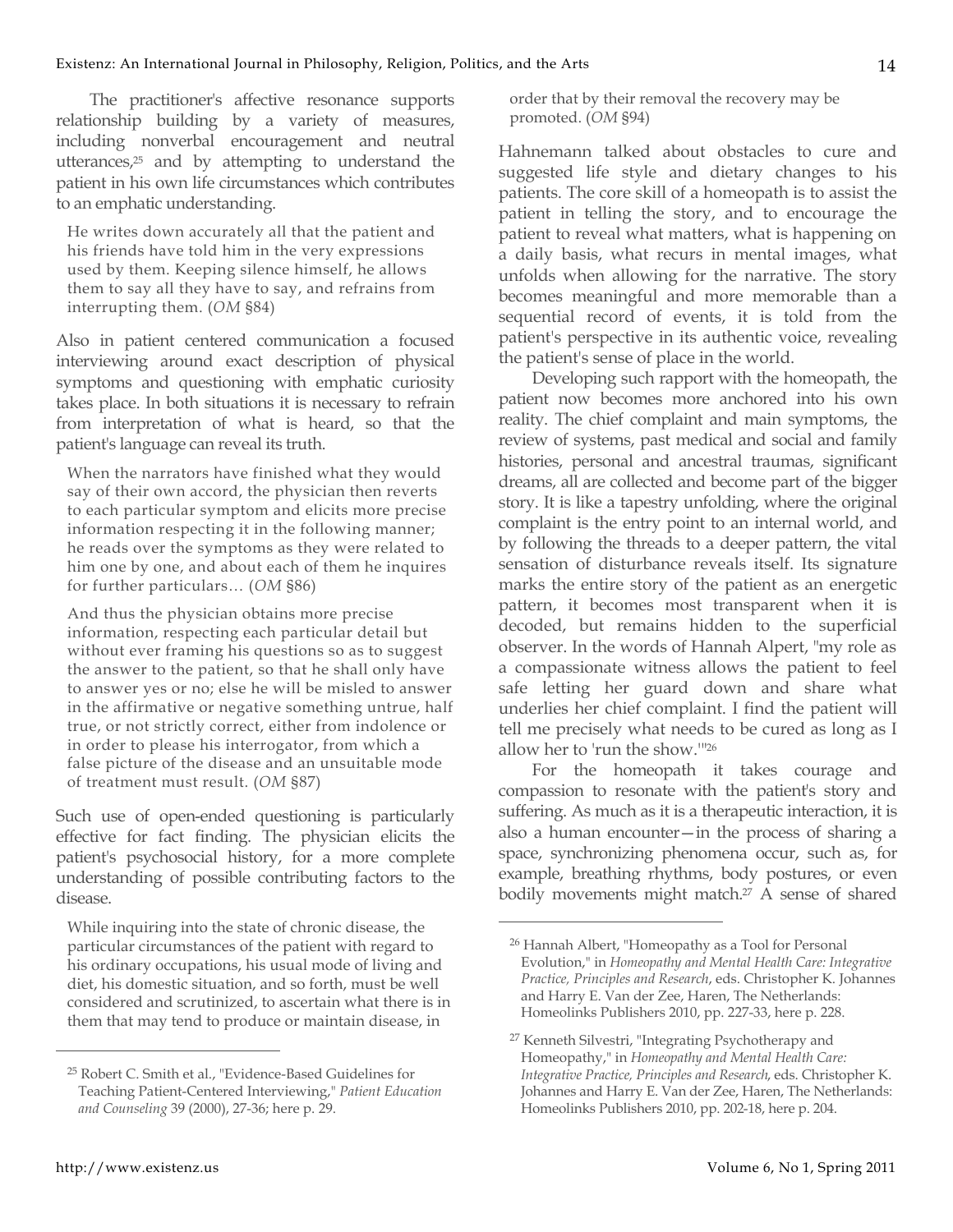existence might occur through such perception of being finely tuned to each other's world. Jaspers is sharply aware of the factual impossibility to achieve full distance from the patient, even though the process of objectification can be a critical part for effective treatment. While there are clearly distinct differences between the methods of depth psychology and homeopathic case taking, there are some shared insights about the effects of self-revelation for practitioner and patient.

Therefore what is left as the ultimate thing in the doctor–patient relationship is *existential communication*, which goes far beyond any therapy, that is, beyond anything that can be planned or methodically staged. The whole treatment is thus absorbed and defined within a community of two selves who live out the possibilities of Existence itself, as reasonable beings.28

In homeopathy, the broader space of understanding a patient occurs in different spheres of overlapping experience. David Owen suggests five such models of health: pathogenic, biological, holistic, holographic, and relational.<sup>29</sup> In a holistic sphere, simple causes (like a microorganism) have different effects on people; homeopaths refer to this situation as susceptibilities. Imagine ten people developing flu symptoms, each one of them will have different degree of severity, while certain symptoms might not develop in one person, but in the others, or a spouse will not develop the disease at all (although being exposed to it). All ten people who are now infected by the same virus strain will express different symptoms and so require different remedies. In contrast, allopathic medicine will offer one or two antiviral choices used for a given epidemic outbreak. The holographic sphere is quite complex and the impact of cause and effect relationships remains unclear. What emerges here is a pattern that runs through the case, is often not consciously communicated but presents itself through non-verbal gestures, body sensations—often combined with a feeling that is stimulated not in the patient but actually in the homeopath. In the relational sphere, the theme of the remedy plays out in the context of the relationship between patient and homeopath—the first handshake, openness or withdrawn, doubting and rationalizing, forthcoming or hostile, and all the different relational dances. Even though a homeopath will see patients infrequently for homeopathic care, projection, transference, and counter transference are alive and well during consultations and can be utilized as long as the homeopath stays present and aware to these psychodynamic phenomena.

The understanding in homeopathy is not the summation of symptoms, life stories, or underlying patterns. During the homeopathic intake remedy states becomes visible and exaggerated. These imprinted states are expressed through symptoms, stories, and patterns of a patient. The homeopath witnesses and decodes the information by resonating with these patterns and matching them with the appropriate substance from such animal, plant, or mineral kingdoms that produce these exact symptoms and patterns as part of their healthy manifestation. Let me demonstrate this with an overly simplified example, just to elucidate the point. Take the unhealthy state of a very shy person with fears, lack of risk taking, feeling vulnerable, etc. and see this in conjunction with the healthy state of an oyster shell which protects its vulnerable inner parts. Calcium carbonicum, the inner lining of the shell, is one of the hundred remedies that can relate to shyness and excessive fears; of course, a real case assessment would include numerous additional variables.

Proving symptoms for a specific substance are reproducible among a diverse population. The findings from provings over the last two hundred years are summarized into remedy pictures and collected into the homeopathic *Materia Medica*. Given the so-called Law of Similars, the best-matched homeopathic remedy will bring resolution of the symptoms and an overall restoration of balance in the patient. Each person lives in his or her specific remedy state and projects this state into the environment.

From its very beginning, homeopathic medicine has divided physicians into opposing sides. Two hundred years later, we are still faced with the same division in spite of an increasing appreciation of patients for this type of non-invasive and effective treatment. From its foundation, homeopathy does not yield to reductionist methodologies, but appears to be sound and effective when properly applied. Homeopathic philosophy recognizes and upholds vital principles that explain the interconnectedness of all Being, and it perceives the whole person in all aspects of existence, including complex environmental

<sup>28</sup> Karl Jaspers, *General Psychopathology*, transl. Julius Hoenig and Marian W. Hamilton, Chicago: The University of Chicago Press 1964, p. 798.

<sup>29</sup> David Owen, *Principles and Practice of Homeopathy*, Philadelphia, PA: Elsevier Ltd. 2007, pp. 5 ff.